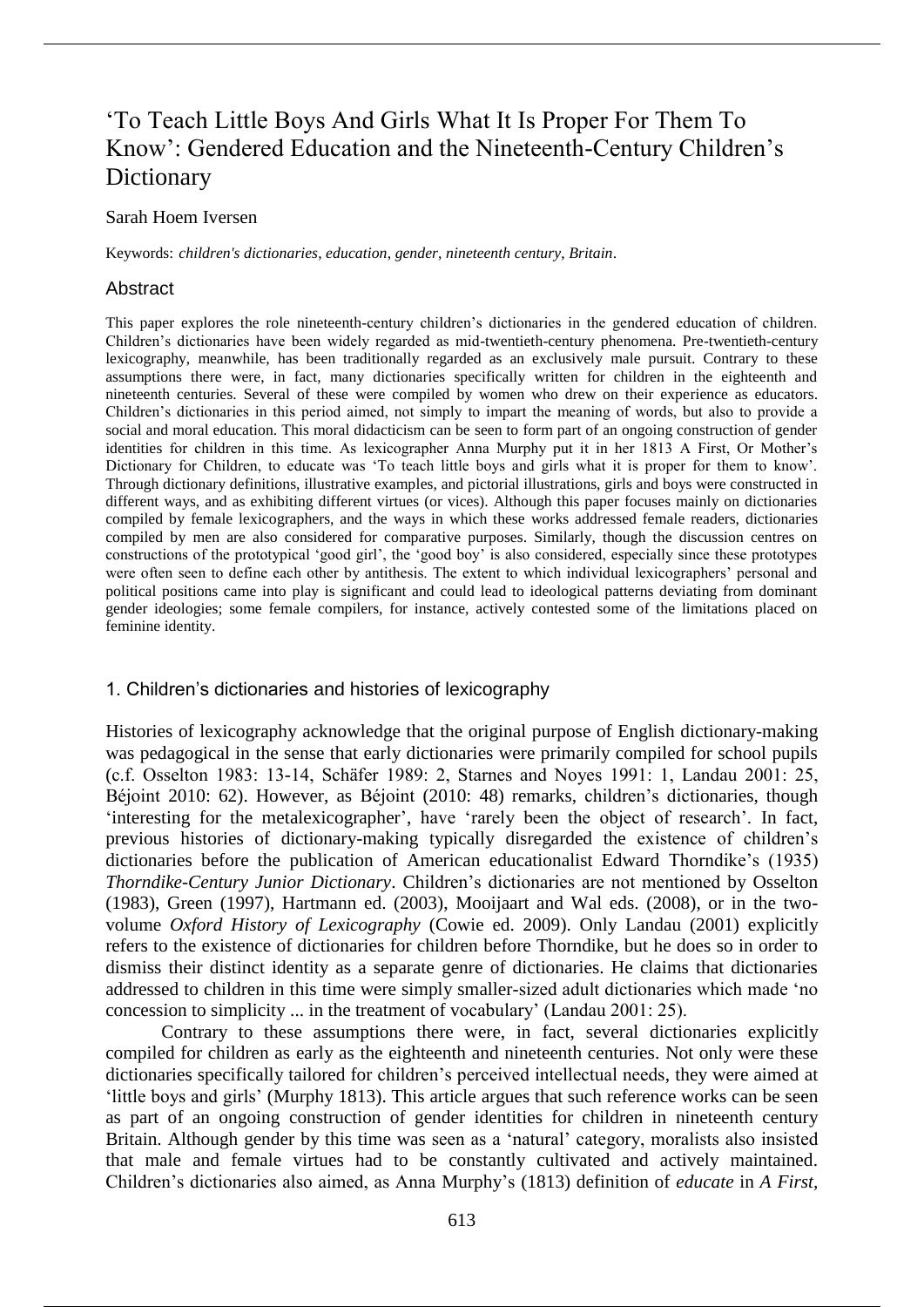*Or Mother's Dictionary for Children* suggests, 'to teach little boys and girls what it is proper for them to know'.<sup>1</sup> This paper focuses in particular on monolingual nineteenth-century English children's dictionaries and on the ideological construction of the prototypical 'good girl', particularly in works compiled by hitherto overlooked female lexicographers. The paper argues that both male and female lexicographers participated in the construction of the 'good girl' as a model for female readers. Constructions of the 'good girl' and the 'good boy' typically defined each other by antithesis: what was expected of the good boy was often inconceivable for the good girl, and vice versa. Examples of ideological constructions of 'the good boy' in children's dictionaries are therefore also considered for comparative purposes.

## 2. Boys and girls as addressees

Title pages, dedications, and prefaces in nineteenth-century word books for children were often remarkably specific in terms of identifying both girls and boys as addressees. For example, Francis Wilby's (1844) *Infant School Spelling-Book, And Pictorial Dictionary* was dedicated to 'the Royal Infants', as the frontispiece shows. Maria Edgeworth's Glossary at the back of her 1801 children's book *Early Lessons* and Anna Murphy's (1813) *A First, Or Mother's Dictionary for Children*, both refer to the readers as 'little boys and girls'.

Lexicography in the eighteenth and nineteenth centuries has been considered an almost exclusively male occupation. However, not only were children's dictionaries addressed to, and used by, both female and male readers, they were also written both by both women and men. Quite apart from female compilers of general-purpose dictionaries, such as Ann Fisher, several eighteenth- and nineteenth-century children's lexicographers were, in fact, women. The extent to which individual lexicographers' personal and political positions came into play is significant, as it could lead to unexpected ideological patterns that deviated from dominant gender ideologies. For instance, Maria Edgeworth and Anna Murphy, as well shall see, actively contested some of the limitations placed on feminine identity, as well as presenting more complex images of masculinity for young boys.

# 3. The unequal sphere

In many of the children's dictionaries examined, boys' and men's spheres of experience are represented as the norm, whereas women, and especially girls, are less visible. If girls and women are described, it is chiefly in the context of their domestic duties or preoccupation with their appearance. As we have seen, Francis Wilby's (1844) *Infant School Spelling-Book* was addressed to both sexes. Inscriptions in specific copies suggest that it was used by girls as well as boys. A dedication in the British Library's copy, for instance, states that Wilby's dictionary was given to 'Amy Isabella Charlotte' by 'her Papa and Mama on Christmas Day 1847, Calcutta'. Nonetheless, the implied reader in the *Infant School Spelling-Book* is self-evidently a little boy, as Wilby's entry for *man* demonstrates: 'I am a *Child.* When I am a few years old-er I shall be a *Youth*. When I am more than twen-ty years of age, I shall be a *Young Man*'. Indeed, the dictionary contains entries for *man, men, lad,* and *son,* but no corresponding entries for girls or women.

Girls are also represented only in a few pictorial illustrations in Wilby's dictionary: Out of thirteen images depicting children, only three are girls, and out of twenty pictures representing adults, six are women. Whenever children are referred to generally, illustrations invariably depict boys. For instance, the entry for *sit*, explaining that '[i]n school we sit on forms', and the entry for *mat*, are both accompanied by illustrations of schoolboys. The entry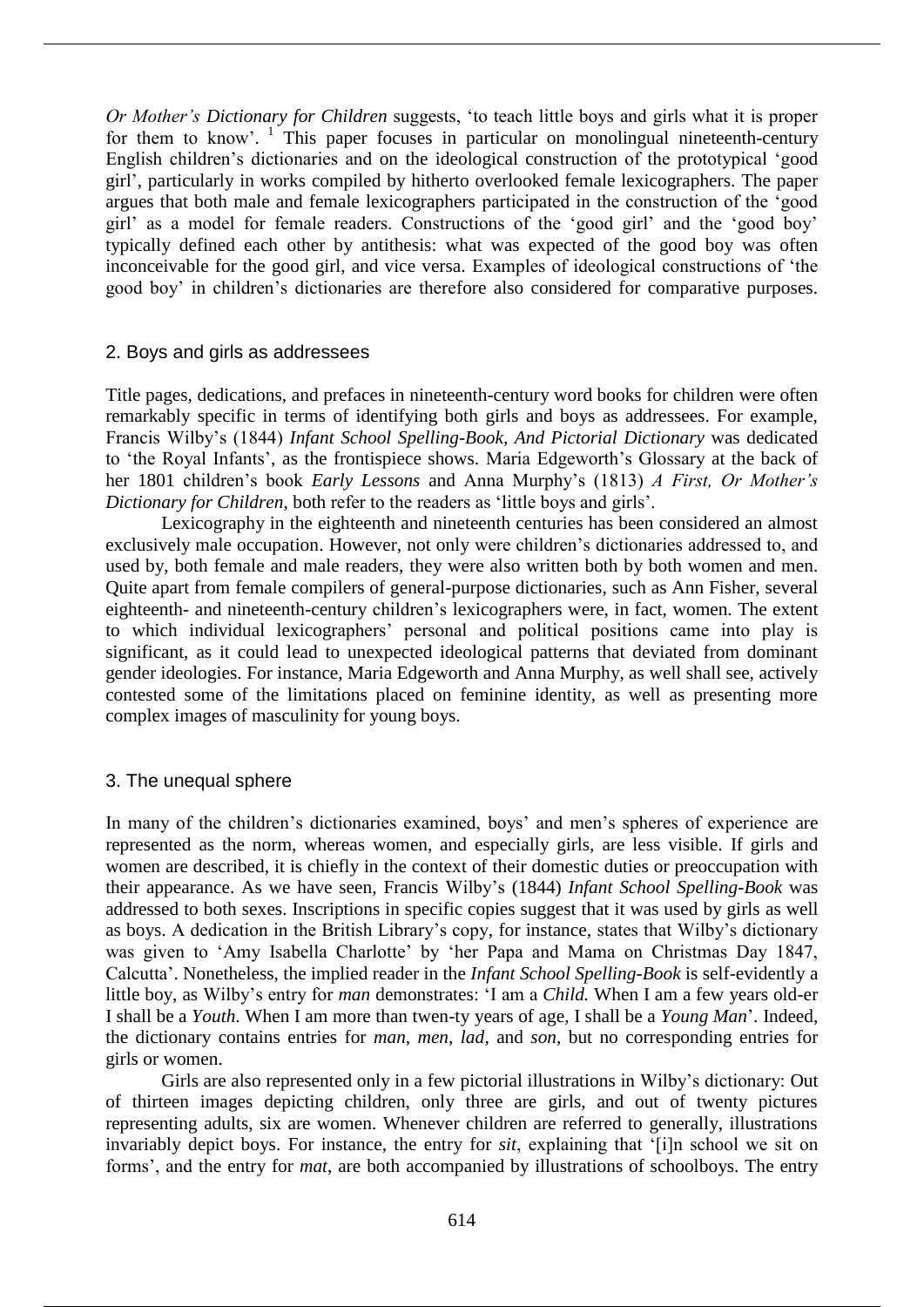for *clap* refers to 'children', but is similarly accompanied by an illustration of a boy. The prototypical child, these images suggest, is a boy.

By contrast, two reference books compiled by female lexicographers, Maria Edgeworth's (1801) Glossary and Anna Murphy's (1813) *Mother's Dictionary*, consistently address both 'little girls and boys'. Boys and girls are, however, addressed in slightly different ways within these works. Percy (1994: 133) argues that illustrative examples in Ellin Devis's (1775) and Jane Gardiner's (1779) eighteenth-century grammar books 'convey moral messages to … clearly female readers' whilst contrasting 'the male and female worlds'. For example, 'This is the boy who studies diligently, he will certainly be a great man' is uxtaposed with 'This is the girl who wrote the letter, she spells very well'. Subsequent editions of Gardiner's grammar invited a wider audience; the title changed from *Young Ladies English Grammar* to *English Grammar*, and examples such as 'My frock is white', 'Ah! what a nice doll!' were changed to 'My shirt is white', 'Ah! what a nice top!' (Percy 1994: 135).

This dual didacticism, addressing both girls and boys whilst separating female and male worlds, was also at work in children's dictionaries. The need to adapt a textbook to a wider audience might account for some of the differences observed between the first and third editions of Murphy's *Mother's Dictionary*. For instance, the example 'Little girls may *render*  themselves useful in many ways' (1813) has been altered to 'little folks may *render* themselves useful in many ways' (*c.*1825-30). These changes could also have been made by a male editor since the second edition of the dictionary was apparently 'carefully rev. and corr. by J. B. Young, private teacher' (Darton 2004: 478).

In contrast to the portrayal of active and playful boys in Wilby's *Infant School Spelling-Book,* girls, when they appear at all, are much more sedentary. The only toys assigned to girls in the dictionary are skipping ropes. Skipping was appropriate because it was rendered as a less energetic and more decorous form of exercise: 'To *skip* is to leap or jump light-ly', explains Wilby (1844) in his entry for *skip.* In Wilby (1844), the dainty movements of the skipping girl, demurely but attractively attired in an ankle-length dress and a large hat, contrast with the livelier movements of the boy 'hop-ping' 'to see how far' he can hop in the entry for *hop*. The difference in energy and activity between the 'good boy' and the 'good girl' is further illustrated by Wilby's (1844) pictorial representations of *pat* and *pet* respectively. Both the boy and the dog are in action; the boy is commanding the dog and spurring it on. By contrast, the girl and the lamb are inactive; the girl seems to be comforting the lamb. The image evokes the role of females as nurturers and moral purifiers, and creates an idyllic tableau reminiscent of religious iconography.

In contrast to the limited range of activities offered for girls in Wilby's dictionary, and by educators such as Rousseau, who argued that a girl's fondness for dolls 'very obviously shows her instinctive taste for life's purpose' (Rousseau 1762: 1290), Maria Edgeworth, in the 1798 *Practical Education*, promoted 'experimental' and active play-things for both girls and boys.<sup>2</sup> She encouraged parents to let children of both sexes examine and play with objects such as air pumps, barometers, microscopes, and orreries. This is also reflected in her 1801 Glossary, which defines terms such as *microscope* and *orrery* and encourages children to familiarize themselves with these objects. Although such invitations were largely relevant to privileged children, whose parents had access to well-furnished studies and laboratories, they were nevertheless extended to both sexes. The entry for *barometer*, for example, explains that 'Little girls and boys may see barometers in many places' (Edgeworth 1801: 81).

Edgeworth did, however, concede that dolls were useful for 'inspiring girls with a taste for neatness in dress' as long as 'a watchful eye' was 'kept upon a child to mark the first symptoms of a love of finery and fashion' (Edgeworth 1798: 3-4). Girls should be encouraged to be neat, but should be discouraged from a frivolous love of 'finery and fashion': 'that was a foolish little girl who *sacrificed* her happiness and amusement for the sake of having fine clothes', Murphy (*c*.1825-30) reminds her readers in her entry for *sacrifice*.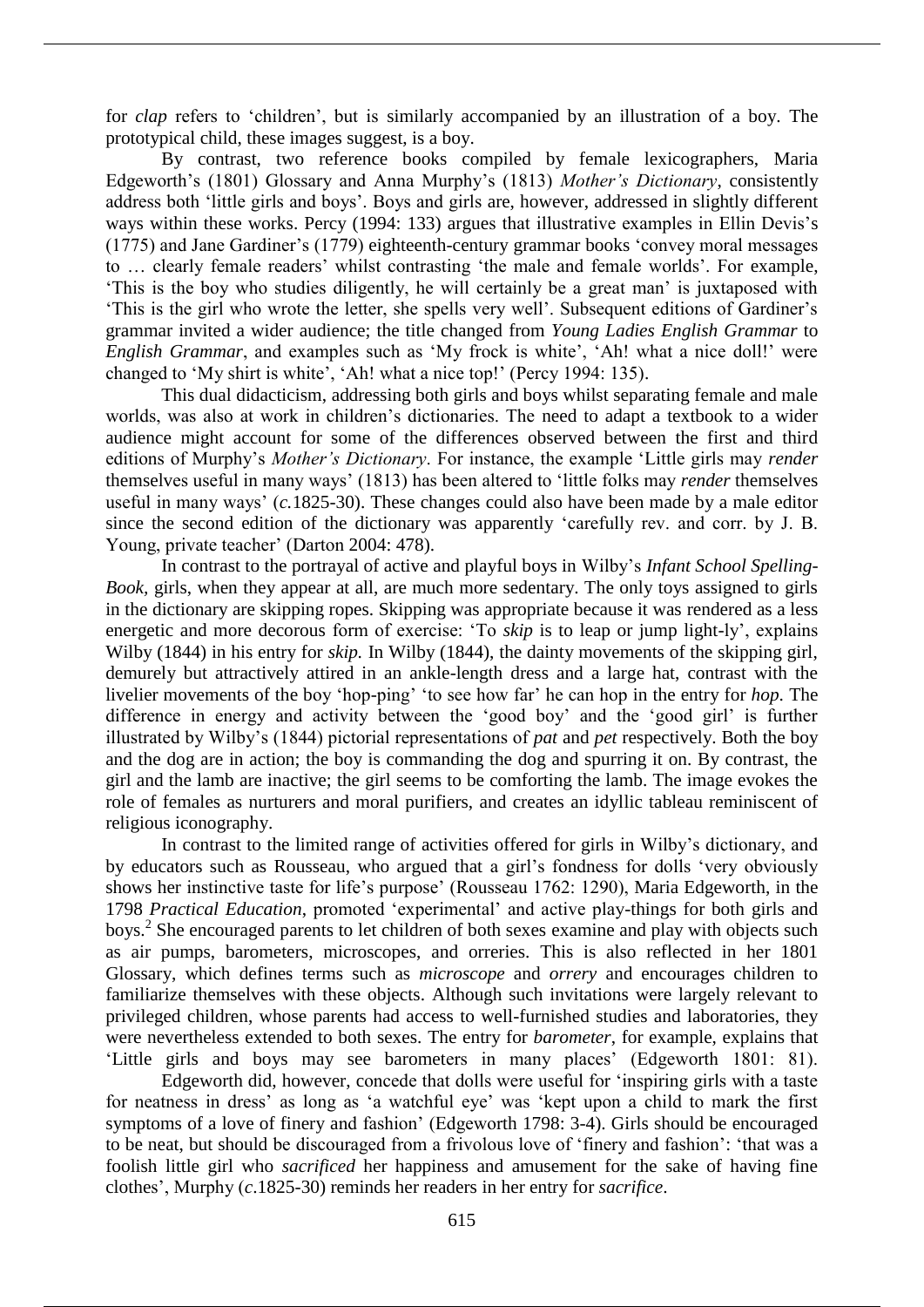## 4. The 'good girl' and the 'good boy'

The moral didacticism in children's dictionaries, then, often manifested itself in specifically gendered ways, constructing separate prototypical images of the 'good girl' and the 'good boy'. Children's dictionaries addressed to a mixed audience of both girls and boys had to negotiate frequently opposing moral didactic aims. Boys were, however, represented more often, and as such, were more frequently the target of overt moral proscription.

Lexicographers did not necessarily prescribe any single ideal of manliness or appropriate behaviour for boys. Boys were portrayed as 'naturally' active, boisterous and aggressive, and consequently in greater need of being controlled. 'Boyish' energy had to be channelled through appropriate activity, so that the boy developed 'manly' virtues such as strength and courage, whereas 'boyish' vices, such as cruelty and recklessness, had to be checked through legitimate correction. By contrast, girls, when they were portrayed at all in dictionaries, were depicted as passive and demure. The 'bad girl' was not rough and cruel, but a girl who overindulged her 'natural' vices, such as vanity. Of course, depicting girls as naturally gentle and vain was in itself a powerful prescription of appropriate gender roles, but one that was far more covert and insidious than admonishments directed at rough boys.

As Murphy's (*c.*1825-30) example for *train* states, '"this little girl has been *trained* up in the habits of industry and good behaviour"'. Murphy's examples also praise girls' pleasing aspects, cheerfulness and good behaviour, thereby promoting these as particularly 'feminine' virtues, as in the example for the entry *conclude,* 'when I see a little girl much beloved by her friends, I always *conclude* that she is very good'. At least one of Murphy's (*c.*1825-30) examples suggests that little girls can misbehave too, though the repercussions are terrible: 'a little girl who was playing with fire, was in *imminent* danger of burning herself to death' (*imminent*).

## 5. Mothers and fathers

An important social role for the good girl and the good boy to aspire to was that of parent. Depictions of mothers and fathers in children's dictionaries reminded readers of their present duty towards their parents and also provided models for children to emulate in the future. The ideal of the domestic mother-teacher, an every-day presence, who has 'great influence' over her children is perpetuated in examples such as:

(1) "Your mamma behaves *impartially* towards her children;" that is, she loves them equally, and treats them as they deserve; she does not indulge one more than another (Murphy *c.*1825- 30, *impartial*)

(2) "my mamma has great *influence* over me," that is, she can easily persuade me to do what she wishes me to do (Murphy *c.*1825-30, *influence*)

By comparison, fathers in Murphy's examples, when they do appear, are represented as proprietors, providers, patriarchs, for instance:

- (3) "my papa *provides* me with money, books, and every thing I want." (Murphy *c*.1825-30, *provide*)
- (4) "your father treats his servants and *dependents* with kindness." (Murphy *c*.1825-30, *dependent*)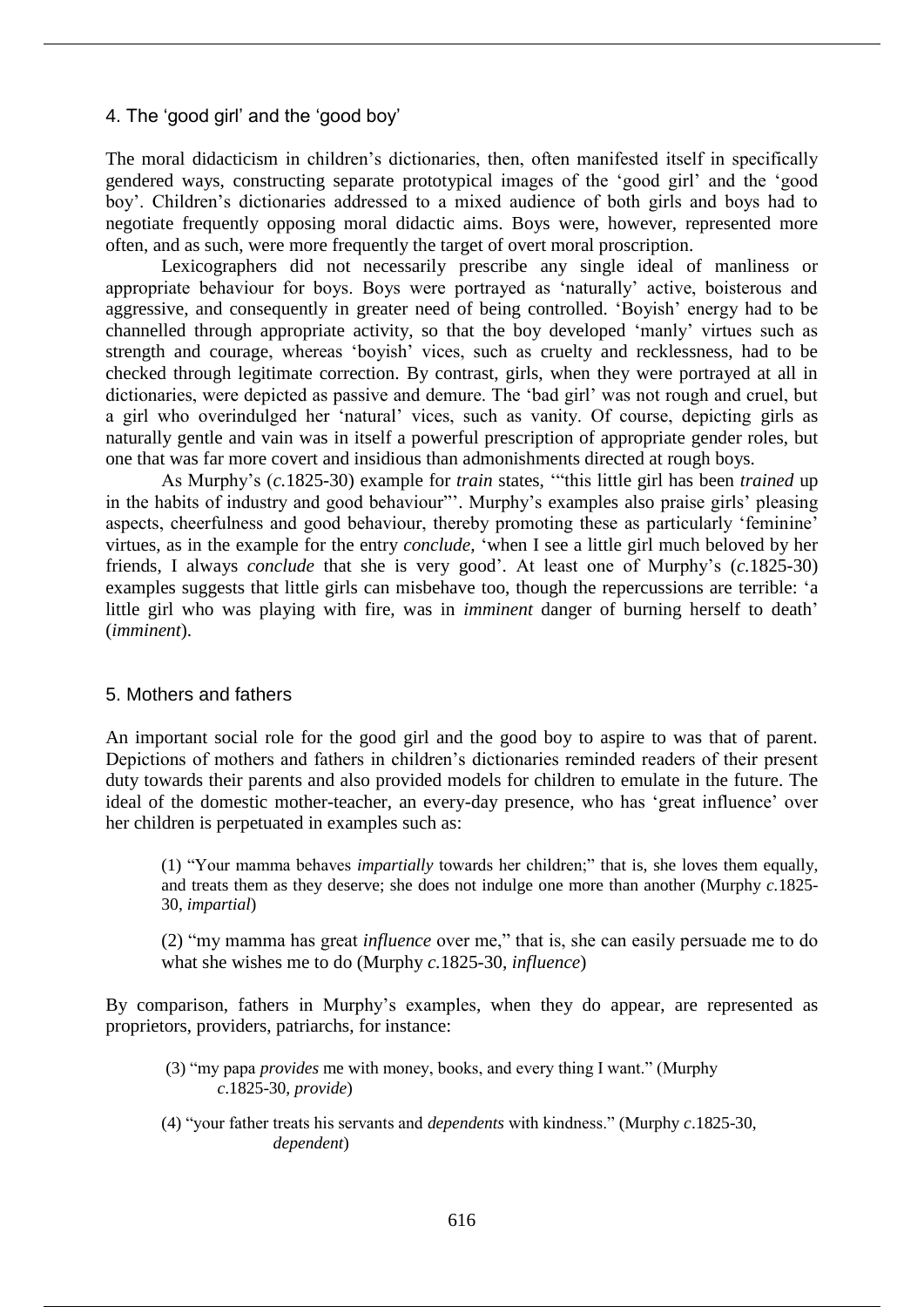# 6. The good girl and boy revised

Compilers of children's dictionaries could use subtle means to change what was considered 'proper' for little boys and girls. Edgeworth was careful to define 'manliness' in moral and religious, rather than physical terms. In the little story preceding the Glossary in *Early Lessons*  (1801), Edgeworth challenges little Harry's prejudices about men's and women's work. Harry is puzzled by his mother's request that he make his bed, since 'he did not know, that boys or men ever made beds', but is subsequently assured by his father's reference to 'manly' activities such as seafaring, that even this task can be performed by men, for 'in ships, which sail on the sea, and carry men from one country to another, the beds … are always made by men' (Edgeworth 1801: 7-8). Wilby and Murphy both proscribed boisterous and unruly behaviour in boys, and encouraged boys to treat animals, and each other, with kindness:

(5) a boy of generous *spirit* never takes pleasure in hurting any thing which is less and weaker than himself (Murphy *c*.1825-30, *spirit*)

(6) A good boy will *shun* a-ny play-fel-low who is wick-ed (Wilby 1844, *shun*)

These dictionaries demonstrate the extraordinarily precarious balance which needed to be struck in order for the 'good boy' to develop into a proper gentleman. Boys had to be active, but not too boisterous, brave, but not cruel. The 'good little boy' was always in action, pushing the boundaries, hopping 'to see how far he can hop'. As socially didactic works, children's dictionaries attempted to steer him in the right direction, reining him in or spurring him on as appropriate. By contrast, the 'good little girl' was portrayed as being in stasis, content to be confined within the boundaries of feminine propriety. In many children's dictionaries, boys were depicted as still unformed and developing, whereas girls were depicted as having already reached their (much more limited) potential.

Compilers such as Edgeworth and Murphy, however, found ways to contest these perceived limitations on the female learner. Anna Murphy was self-educated, worked as a governess from the age of sixteen, never had any children of her own, travelled unaccompanied by her estranged husband, and published extensively on art, literature, and women's rights (Thomas 1967: 11, Johnston 1997: 2). In many respects, this put her beyond the pale of the 'proper lady', but Murphy arguably found 'proper' ways to participate in the public sphere of writing and politics. In her writings advocating improved education for girls, for instance, she was careful to articulate consent with dominant ideologies. Most aspects of Murphy's *Mother's Dictionary* also perpetuate such domestic ideologies, from its title, to the definition of *housewifery* as 'those things which women ought to attend to, such as the proper care of the family, &c', and her examples centring on mother-teachers and the pleasant nature of little girls. However, Edgeworth's Glossary and Murphy's *Mother's Dictionary* allocated much more space to girls than other children's dictionaries, such as Wilby's (1844), in which little girls were all but invisible.

Edgeworth, and Murphy all reiterated traditional domestic ideologies whilst encouraging the intellectual development of girls and promoting improved education for women. By not simply rendering 'little girls' invisible, but addressing and describing them alongside 'little boys' in definitions and illustrative examples, Murphy recognized and identified them as learners. Her dictionary encourages both girls and boys to attend to their studies in arithmetic, astronomy, and geography, without overtly gender-segregating the curriculum. Both in their children's dictionaries and in the wider body of their works, these female compilers challenged the stereotype of the ignorant, irrational female language user whilst perpetuating dominant ideologies of domesticity. Writing, teaching and learning for (good) girls were all justified and promoted within this discourse.